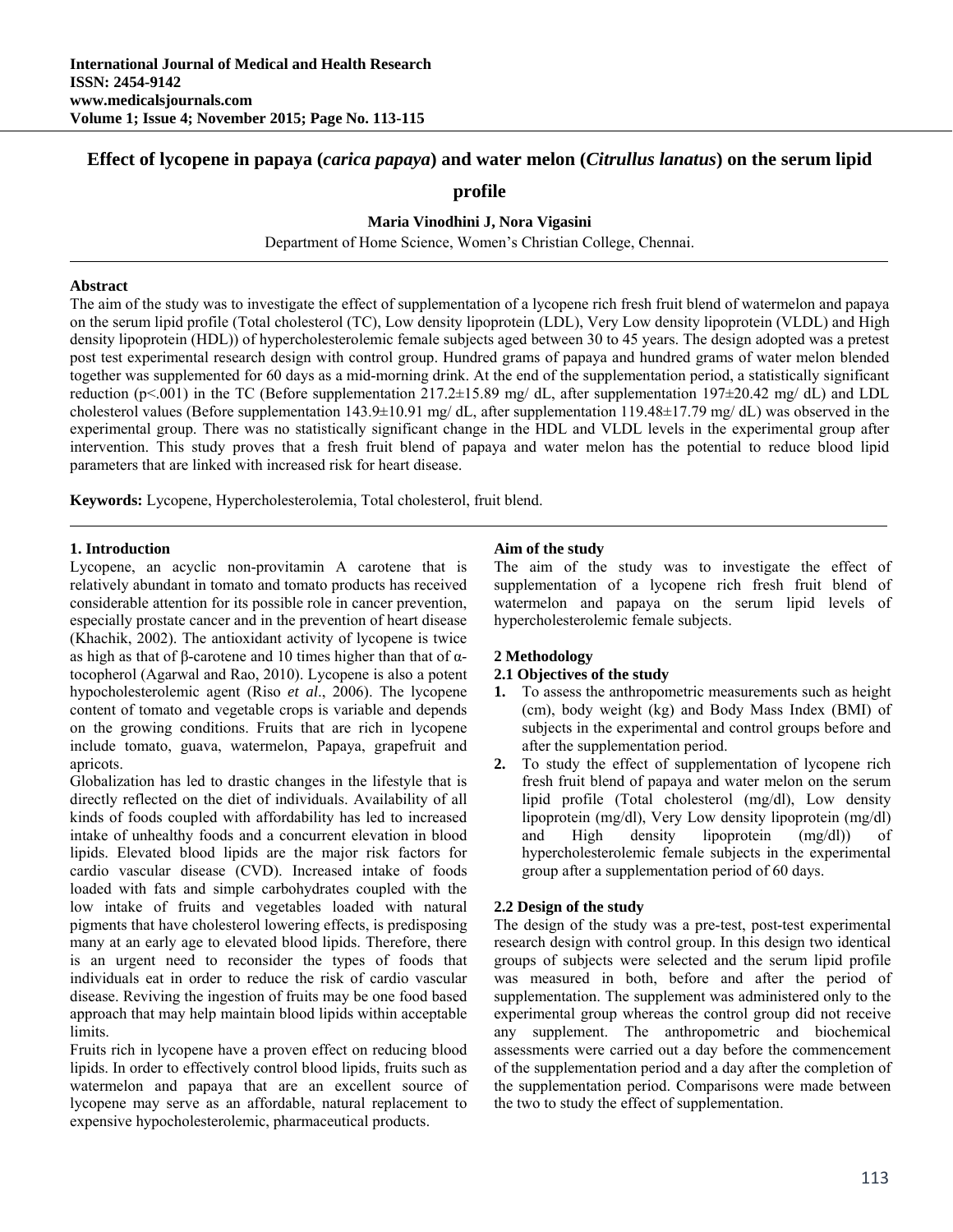## **2.3 The criteria used for the selection of subjects Inclusion criteria**

- Female subjects in the age group of 30 45 years based on initial screening.
- Subjects with cholesterol levels between 200-239 mg/dl (borderline high) (Source: NCEP, 2013)
- Subjects willing to participate in the study
- Subjects who have a sedentary lifestyle.

## **Exclusion criteria**

- Subjects on oral hypocholesterolemic drugs
- Subjects who are diabetic and pregnant
- Subjects with gastro-intestinal problems
- Subjects who are allergic / intolerant to papaya and watermelon.

### **c. Sampling design**

The purposive sampling technique was used to select subjects for the study

## **d. Sample size**

The above mentioned criteria were used to select twenty subjects who were randomly assigned as 10 in the control and 10 in the experimental groups.

### **e. Duration of supplementation**

The supplement was administered for a period of 60 days as a mid-morning drink.

## **2.4 Lycopene content of the supplement**

The supplement contained 6.3 mg of lycopene per serving. Lycopene does not have an established RDA, but the optimal amount of lycopene that has to be consumed by a person is around 6-12 mg/day. Therefore the supplement provided the optimal amount of lycopene to the subjects in the experimental group. Hence subjects in the control group were on a low lycopene diet (lycopene only from their regular diet) and subjects in the experimental group were on a high lycopene diet (lycopene from their regular diet plus supplement).

### **3. Results**

#### **3.1 Effect of fresh fruit blend supplementation on body weight and BMI**

An assessment of the weight, BMI and waist circumference of subjects was made both before and after the period of study. A comparison was made between both assessments for all these parameters, to check whether the lycopene rich fresh fruit blend had an effect on these anthropometric measurements. It was observed at the end of the study period that the fresh fruit blend of papaya and water melon did not bring about any change in the body weight, body mass index and the waist circumference of the subjects in the experimental group. No change was observed in the control group at the end of the study period as well.

# **3.2 Effect of fresh fruit blend on serum lipid profile**

There was a statistically significant reduction  $(p<0.001)$  in the total cholesterol and LDL cholesterol values of the experimental group after the intervention Table 1. There was no statistically significant change in the HDL levels in the experimental group after the intervention. However, the VLDL showed a statistically significant increase ( $p$ < 0.05) in the experimental group. But the VLDL value was well within the acceptable limits  $\left( \leq 30 \right)$  mg/ dl). No statistically significant change was observed in the total cholesterol, HDL, LDL and VLDL levels in the control group at the end of the study period (Table 2). These findings indicate the cholesterol lowering effect of the fresh fruit blend of papaya and water melon.

|                                                     | <b>Experimental group</b> |                               |                         |         |            |
|-----------------------------------------------------|---------------------------|-------------------------------|-------------------------|---------|------------|
| Blood lipid Parameters desirable values (WHO, 2006) | $0th$ day                 | $61st$ day                    | $0th$ day Vs $61st$ day |         |            |
|                                                     | $mean \pm SD$             | $(\text{mean} \pm \text{SD})$ | t value                 | p value | Lev of sig |
| Total Cholesterol (mg/dl) $\leq$ 200                | $217.2 \pm 15.89$         | $197\pm20.42$                 | 4.624                   | 0.001   | $1\%$      |
| HDL > 60                                            | $51.3 \pm 9.04$           | $50.4 \pm 9.35$               | .612                    | 0.556   | <b>NS</b>  |
| LDL < 100                                           | 143.9±10.91               | $119.48 \pm 17.79$            | 5.141                   | 0.001   | $1\%$      |
| VLDL                                                | $22\pm 6.4$               | $27.32 \pm 7.23$              | 2.28                    | 0.048   | 5%         |

**Table 1:** Lipid profile of control and experimental groups before and after supplementation

 $\overline{\text{NS} - \text{not significant}}$ 

|                                                     | Control group     |                   |                         |         |            |
|-----------------------------------------------------|-------------------|-------------------|-------------------------|---------|------------|
| Blood lipid Parameters desirable values (WHO, 2006) | $0th$ day         | $61st$ day        | $0th$ day Vs $61st$ day |         |            |
|                                                     | (mean±SD)         | $mean \pm SD$     | t value                 | p value | Lev of sig |
| Total Cholesterol (mg/dl) $\leq$ 200                | $222.6 \pm 11.16$ | $223 \pm 16.24$   | 0.167                   | 0.871   | <b>NS</b>  |
| HDL > 60                                            | $48.1 \pm 5.84$   | $48.9 \pm 5.33$   | 0.631                   | 0.544   | <b>NS</b>  |
| LDL < 100                                           | 142.27±10.99      | $142.57 \pm 10.8$ | 0.873                   | 0.405   | <b>NS</b>  |
| VLDL                                                | $25.18 \pm 7.22$  | $22.88 \pm 10.19$ | .059                    | 0.317   | NS         |

Reid and Fakler (2011) studied the effect of lycopene on serum lipid concentration. Cardiovascular disease is associated with oxidative stress, inflammatory processes, and vascular dysfunction. Their meta-analysis suggested that lycopene taken in doses ≥25 mg daily is effective in reducing LDL cholesterol by about 10 per cent which is comparable to the effect of low doses of statins in patient with slightly elevated cholesterol levels. They concluded that lycopene has a protective effect on the lipid peroxidation and anti-atherosclerotic capacity.